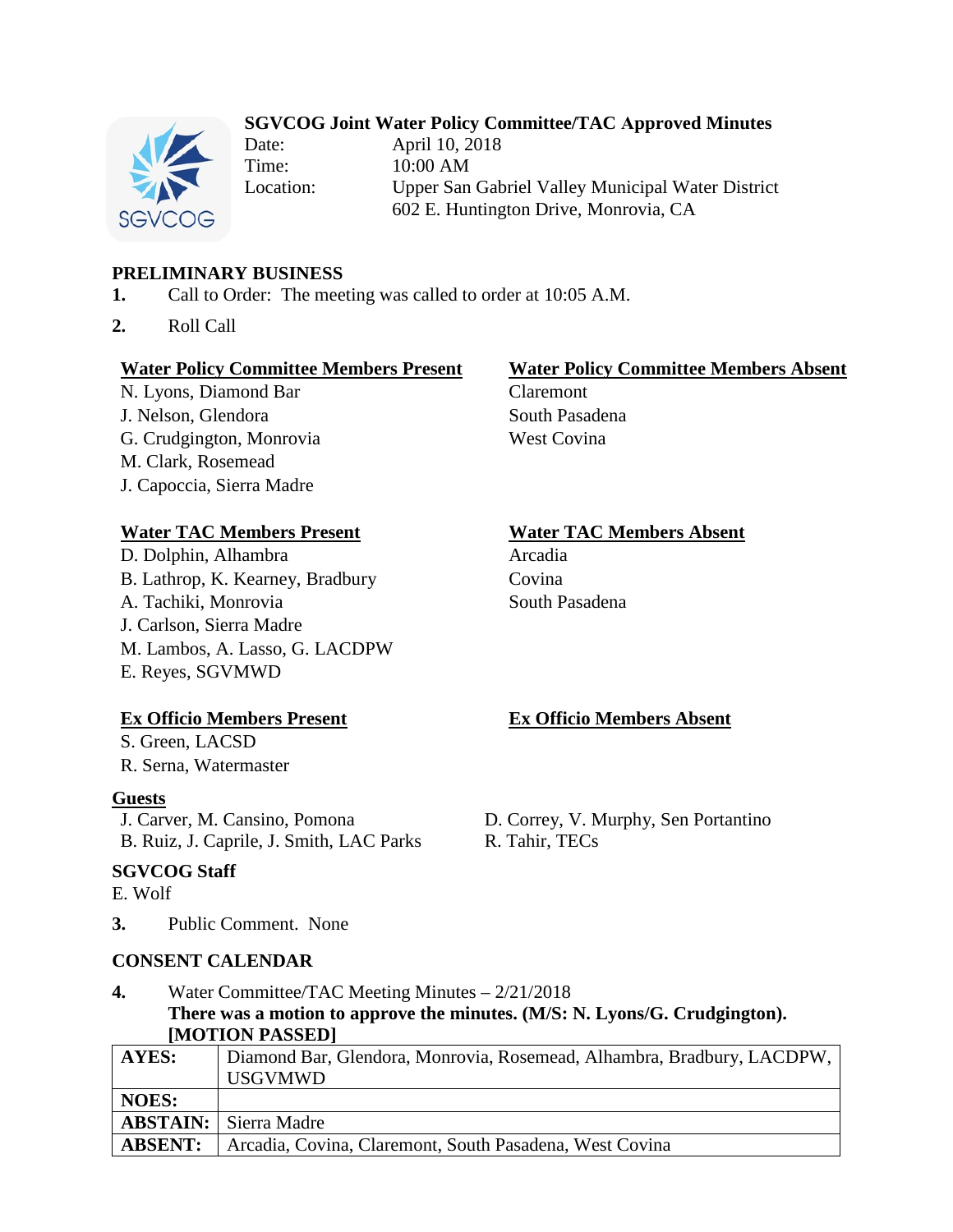Water Committee/TAC Meeting Minutes – 3/21/2018. M. Clark asked that Item #5, Support for Rio Hondo/San Gabriel River E/WMP Modifications, of the March meeting minutes, be revised to include her concern regarding the E/WMP's potential liability for soil contamination caused by the pick-a-part.

## **There was a motion to approve the minutes as amended. (M/S: J. Cappocia/M. Clark). [MOTION PASSED]**

| AYES:          | Rosemead, Sierra Madre                                  |
|----------------|---------------------------------------------------------|
| <b>NOES:</b>   |                                                         |
|                | <b>ABSTAIN:</b>   Diamond Bar, Monrovia, Glendora,      |
| <b>ABSENT:</b> | Arcadia, Covina, Claremont, South Pasadena, West Covina |

# **PRESENTATION**

## **ACTION ITEMS**

**5.** Support for Rio Hondo/San Gabriel River E/WMP Modifications

G. Crudgington gave an overview of the proposed changes to the RH/SGV E/WMP. She related that the changes result in costs going from \$1.4 billion down to \$106.8 million, a reduction of 92%. She also stated that the E/WMP changes result in the miles of required green streets going from 435 miles to 6 miles. M. Clark raised concerns that green streets are not proven to remove pollution. She was also concerned that the E/WMP may be held liable for soil contamination caused by the pick-a-part. She also noted that even with the reduction in cost, the rE/WMP results in a higher cost per acre foot for infiltrated water than other sources of water such as groundwater or imported water. Finally, Clark advised that the E/WMP wait to see how the results of the State Audit, ongoing challenges to the legality of the MS4 permit, and the results of the unfunded mandates cases, impact the MS4 permit process in the future. J. Cappocia acknowledged that the changes to the plan resulted in reduced costs, but stated his belief that the COG should not support this, or any other EWMP changes, because that could be interpreted as the COG supporting the EWMP process itself. The acting chair, J. Nelson, pulled the item from the agenda.

**6.** SB 623 (Monning)

**There was a motion to recommend that the Governing Board oppose unless amended to remove the fee on public water systems. (M/S: J. Cappocia/M. Clark). [MOTION PASSED]**

| AYES:                       | Diamond Bar, Glendora, Monrovia, Rosemead, Sierra Madre |
|-----------------------------|---------------------------------------------------------|
| NOES:                       |                                                         |
| <b>ABSTAIN:</b>             |                                                         |
|                             | <b>ABSENT:</b> Claremont, South Pasadena, West Covina   |
| $\sim$ $\sim$ $\sim$ $\sim$ |                                                         |

**7.** SB 1133 (Portantino)

At the request of Sen Portantino's staff, this item was pulled from the agenda, due to the bill currently undergoing major amendments.

**8.** AB 2538 (Rubio)

## **There was a motion to recommend that the Governing Board support AB 2538. (M/S: J. Cappocia/M. Clark). [MOTION PASSED]**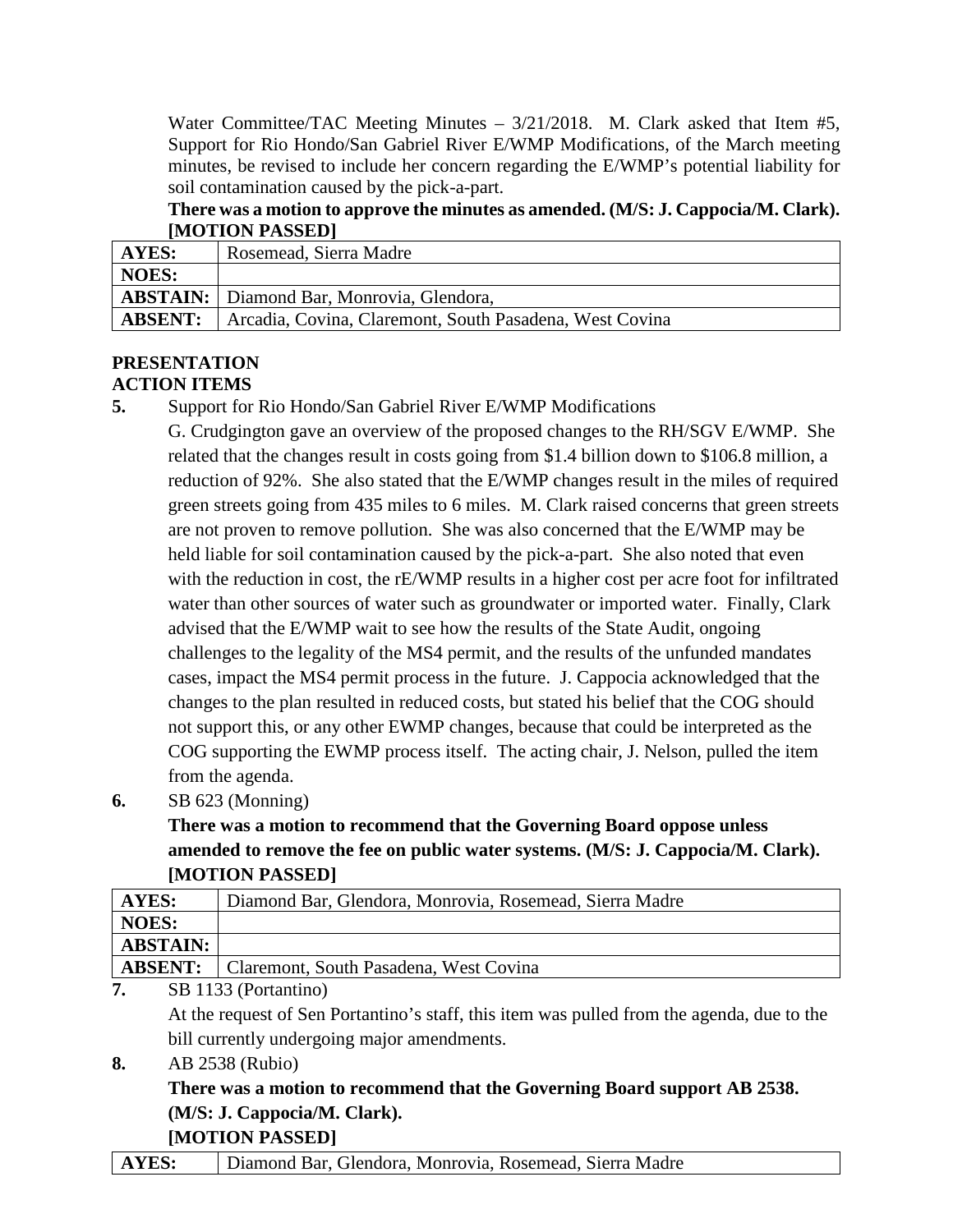| N<br>DК<br>• تەت<br>-- |                                                     |
|------------------------|-----------------------------------------------------|
| $T^*$<br>ADD LALL      |                                                     |
| <b>ADOENIE</b>         | $\sim$ 1<br>$\mathbf{u}$<br>$\sqrt{1}$ D $\sqrt{1}$ |

**ABSENT:** Claremont, South Pasadena, West Covina

# **DISCUSSION ITEMS**

## **INFORMATION ITEMS**

- **9.** Legislative Updates: H.R. 465/2355 S. Green notified the committee that the bill is still in committee and that there has been no change.
- **10.** Regulatory Updates

There were no updates.

- **11.** E/WMP Updates
	- RH/SGR. J. Carlson stated that there was nothing further to report beyond what G. Crudgington previously briefed.
	- East SGV. J. Carver reported that the EWMP is currently conducting CIMP monitoring.
	- ULAR. D. Dolphin stated that the group is still working on completing the MOA with the SGVCOG.
- **12.** Water Boards Update
	- J. Nelson reported the news that Deborah Smith has been named as the LA Regional Water Board Executive Director.
	- Update on status of 303(d) list. There was no update.

## **13.** Water Supply Update

R. Serna reported that imported water replacement rates from MWD are going up and that the Main San Gabriel Basin's Resource Development Assessment fee will remain as previously set; there are no plans to seek an increase in those rates.

## **14.** Litigation Update

- Gardena and Duarte cases

R. Tahir reported on the cases. The cities raised the following procedural and substantive issues.

- Procedural
	- o The original EWMP rollout did not follow proper procedure in that cities were not given the required amount of time for review.
	- o Regional Board staff greatly miscalculated the estimated cost per household of the EWMP programs, thereby basing the financial aspect of the programs on faulty information.
	- o The Regional Board did not do a cost benefit analysis as required.
	- o The Regional Board deferred to staff and didn't themselves follow due process when making decisions.
- **Substantive** 
	- o EWMPs are unfunded state mandates.
	- o There is no proof that the EWMP structure will result in meeting water quality standards and numeric TMDLs.
	- o MS4 permittees are only required to reduce pollutants to the "maximum extent practicable," not to a specified numeric target.
- **15.** Stormwater Outreach Updates
	- Washington, D.C. Meeting Recap

E. Wolf and N. Lyons reviewed the meeting SGVCOG officers had with the Conference of Mayors.